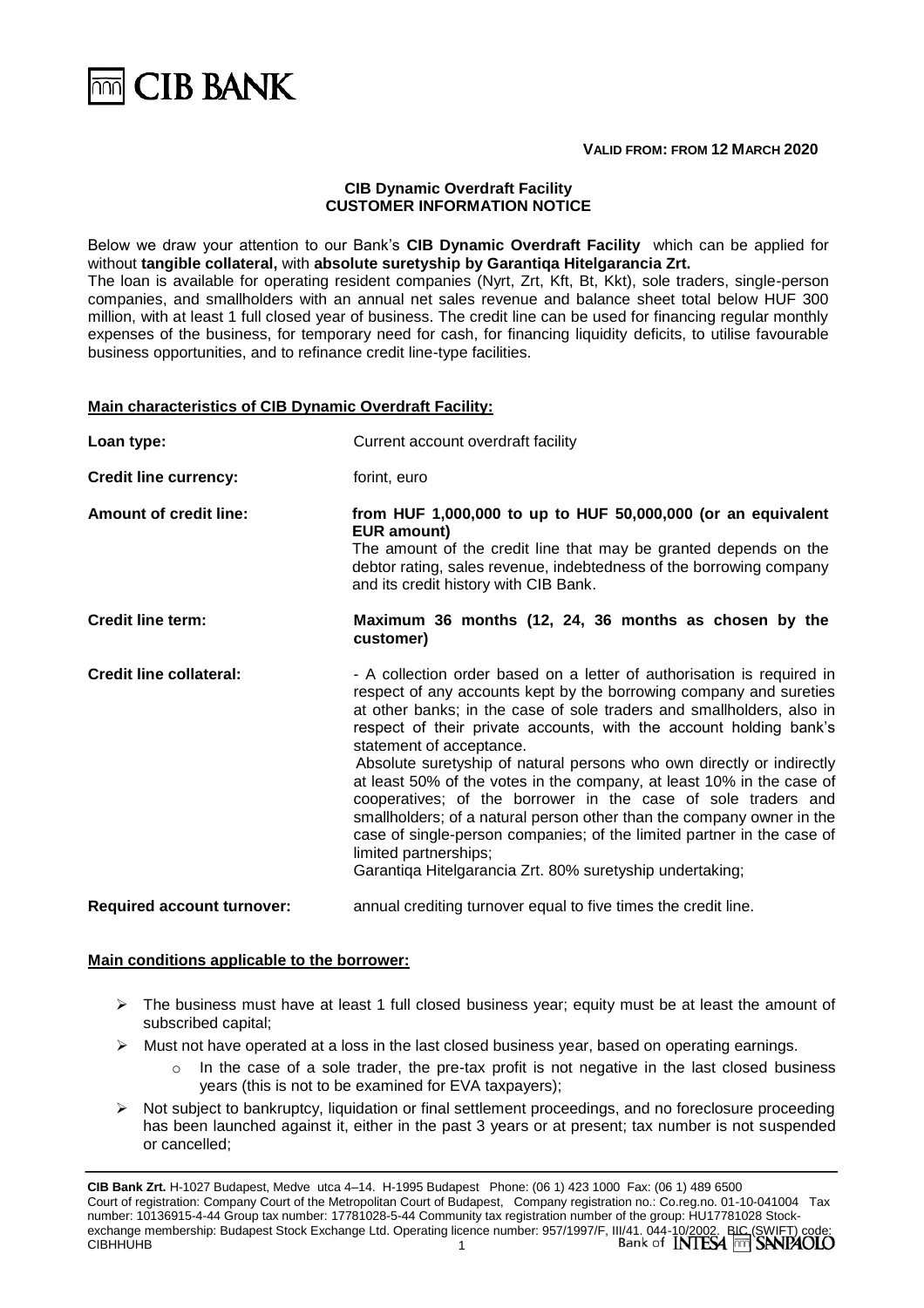

- $\triangleright$  No ongoing lawsuit filing is indicated in the company registration certificate of the applicant;
- ➢ There must be no transfer orders of authorities enforced against the company's bank account held at CIB Bank;
- ➢ Not listed in the CCIS with negative information;
- $\triangleright$  The customer's loans at CIB Bank have not been restructured in the past 12 months;
- $\triangleright$  Has no overdue public debt;
- $\triangleright$  In the past 12 months, there have been no official transfer orders against the customer's account kept at CIB that were not fulfilled or were only partially fulfilled for more than 35 days, and no such orders are currently outstanding.
- $\triangleright$  The same debtor may not, together with the new application, have more than HUF 100 million in active transactions guaranteed by Garantiqa Hitelgarancia Zrt.
- $\triangleright$  The full list of grounds for exclusion of Garantiga Hitelgarancia is contained in section 4 of the business regulations on absolute suretyship commitments granted in respect of loans and guarantees provided on the basis of cooperation agreements, which can be accessed at: http://www.garantiqa.hu/hu/letoltheto-dokumentumok/uzletszabalyzataink
- $\triangleright$  Has no other overdraft facility at CIB Bank in the same currency (except where it repays or refinances it until disbursement).

# **Main conditions applicable to the absolute surety:**

- ➢ A Hungarian citizen of legal age, or a citizen of an EU Member State of legal age or a private individual with dual or multiple citizenship including citizenship of an EU Member State with registered (permanent) address in Hungary for at least 3 years; a direct or indirect owner (or several owners together) with at least a 50% share of the votes, or 10% in the case of a cooperative society
- $\triangleright$  In the case of a limited partnership, the limited partner must be involved as a surety, with the 50% rule;
- $\triangleright$  In the case of sole traders or smallholders, suretyship must be undertaken by a natural person other than the credit applicant, or in the case of a single-member company, by a natural person other than the company owner;
- $\triangleright$  The surety's contractual obligation in transactions secured exclusively by an absolute suretyship, together with the new application, cannot exceed HUF 100 million at Garantiqa Hitelgarancia Zrt.;
- ➢ The full list of grounds for exclusion of Garantiqa Hitelgarancia is contained in section 4 of the business regulations on absolute suretyship commitments granted in respect of loans and guarantees provided on the basis of cooperation agreements, which can be accessed at:

http://www.garantiqa.hu/hu/letoltheto-dokumentumok/uzletszabalyzataink

The suretyship of a natural person cannot be modified during the term of the loan, although additional sureties may be involved. In the event of material changes in the majority ownership structure, based on the Bank's decision and with the prior consent of Garantiqa Hitelgarancia Zrt., a change of surety is also possible prior to expiry of the loan contract.

The valid terms for the products are contained in the effective **List of Conditions for the CIB Overdraft Facility for small enterprises.**

#### **To apply, you need to submit the following documents to the bank branch that manages the account:**

- ➢ Fully completed **Application Form** appropriate for the requested type of credit facility, signed by the company and the sureties;
- ➢ Annual **financial statements** for 1 full closed year, or duly signed returns for personal income tax (SZJA)/simplified business tax (EVA)/itemised small-taxpayer tax (KATA) for 2 years (in the case of 1 year closed, for 1 year);
- ➢ The latest **memorandum of association**, deed of establishment consolidated with amendments